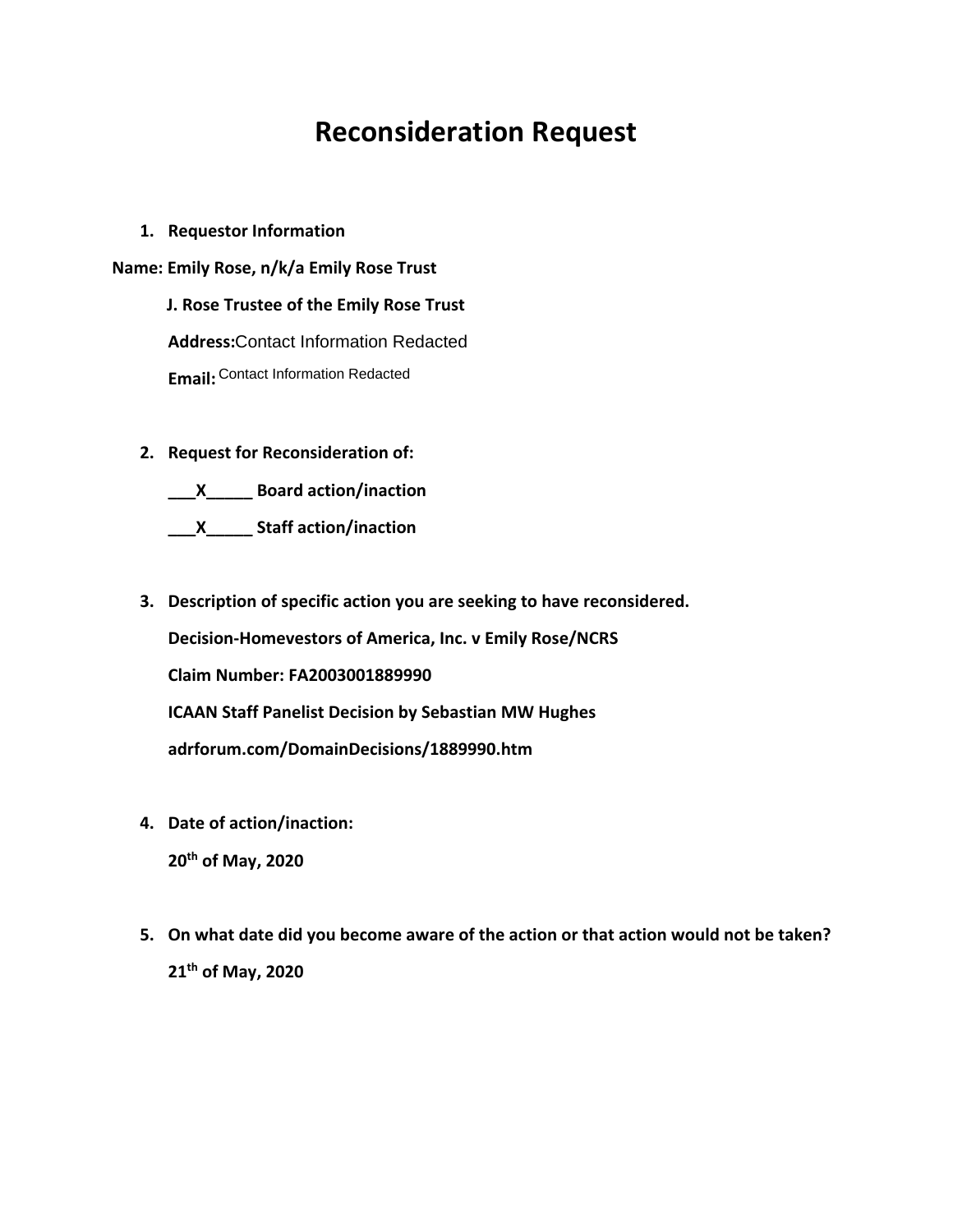# **6. Describe how you believe you are materially and adversely affected by the action or inaction:**

The Staff and Panelist of the ICANN Forum in this matter have exhibited extreme bias in their reading and interpretation of Complainants Complaint against Respondent to the extent that independence and impartially were completely nonexistent in their decision as well as lacking ability to understand and comprehend the facts

Panelist Decision is All in violation of

#### **Section 2.3. NON-DISCRIMINATORY TREATMENT**

ICANN shall not apply its standards, policies, procedures, or practices inequitably or single out any particular party for disparate treatment unless justified by substantial and reasonable cause, such as the promotion of effective competition.

# **7. Describe how others may be adversely affected by the action of inaction, if you believe that this is a concern.**

This Forum in Claim Number: FA0701000904273f on its own concluded "Complainant has no registrations or rights in the phrase "Ugly Houses." This Respondent relied on this decision when establishing its domain and business model. Other coming after this Respondent might also come to the same conclusion and be subject to same tortious actions of this forum panelists.

#### **8. Detail of Board or Staff Action/Inaction – Required Information**

Sebastian M W Hughes as Panelist gave no weight nor was it considered in his decision of the Forums previous decision in FA0901000904273f that Complainant has no rights to the generic phrase "Ugly Houses". Panelist Hughes goes further in his bias relying on the false and inaccurate information in Complaint, thereby making his own bias conclusions that Complainant in his decision owns generic phrase Ugly Houses, is confusingly similar, when in fact this is not true, Hughes decision is totally unsubstantiated without consideration or material information and or in direct conflict with FA0901000904273f and contradicts ICANN's Mission, Commitments, Core Values and/or established ICANN policies.

Hughes stated in his decision that Complainant has trade marks in Rhode Island this is completely false Complainant has no marks registered in the state of Rhode Island. Comments like these further exhibit Hughes inherit bias and inability to grasp pertinent facts in this matter.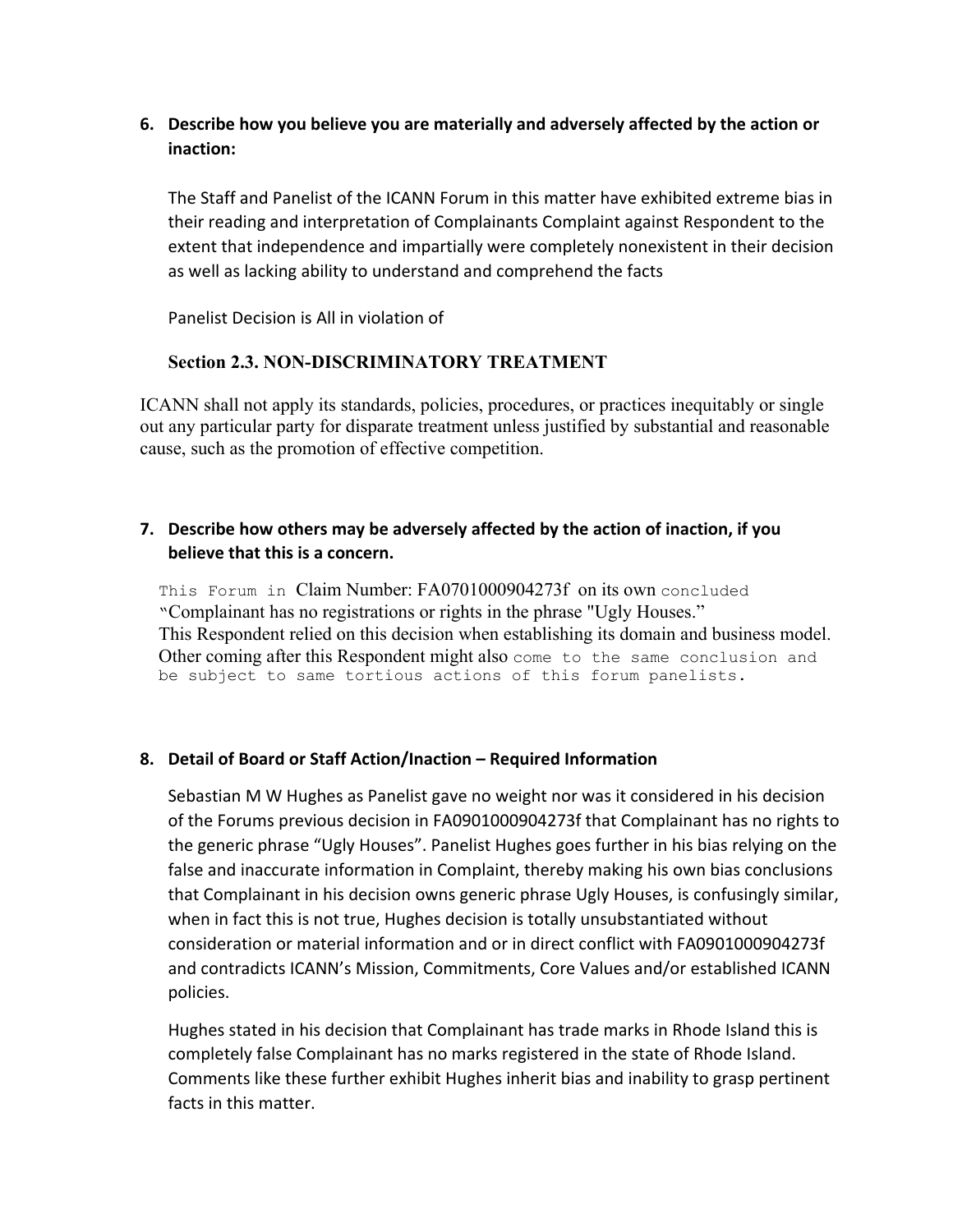Forum thru Panelist Sebastian Hughes requested an extreme measure of Self-Ordering (exhibit "B") a one week continuance citing "exceptional circumstances", Respondent was never advised what the exceptional circumstances where. Respondent emailed Lead Case Coordinator MichelleS (exhibit "A") querying what the exceptional circumstances where, Lead Case Coordinator responded "Unfortunately I do not". Respondent was given no chance to object nor does Respondent know if self-ordering extensions are the norm or even permitted in the rules. The self-order could possibly render Hughes decision void as not permitted in the rules and well as the entire matter in the Forum.

Panelist Hughes used the three elements policy when rendering his decision, each of which continues to show bias including being uniformed and unschooled in Respondents arguments and facts presented in Respondents Response and Supplemental Response.

# **1. Identical and/or Confusingly Similar;**

Respondent clearly showed Complainant does not own or have any rights to the sole mark Ugly Houses, therefore it cannot be "Identical and/or Confusingly Similar and fails as a required element. Just because Hughes says so does not make it fact.

#### **2. Rights or Legitimate Interests;**

Panelist Hughes again with his uncompromising bias makes arbitrary and capricious conclusions therein. Fact is, no one possesses nor has any rights or legitimate interest in the generic phrase Ugly Houses pursuant to previous panel's decisions and Respondents evidence and arguments presents in the pleadings. Just because Hughes says so does not make it fact nor can he override previous panel decisions. Nor the fact that Ugly Houses is in the public domain as a commonly known generic phrase and cannot be owned by anyone. Therefore Rights or Legitimate Interests also failed.

#### **3. Registration and Use in Bad Faith;**

Hughes attempts to conclude that because Respondent Emily Rose passed thru legal means of devise into a previously established legitimate trust somehow is bad faith. All Hughes shows in his claim of bad faith is his bias and how unschooled he is in law and practices of transference upon death. There is no nor can there be bad faith under the law. Therefore Bad Faith claim failed as well.

Paragraph 4(a) of the Policy requires all three elements to be proven to establish and order to transfer a domain. Accordingly, Complainant failed proving all three elements even with their false and inaccurate information and help of Hughes bias.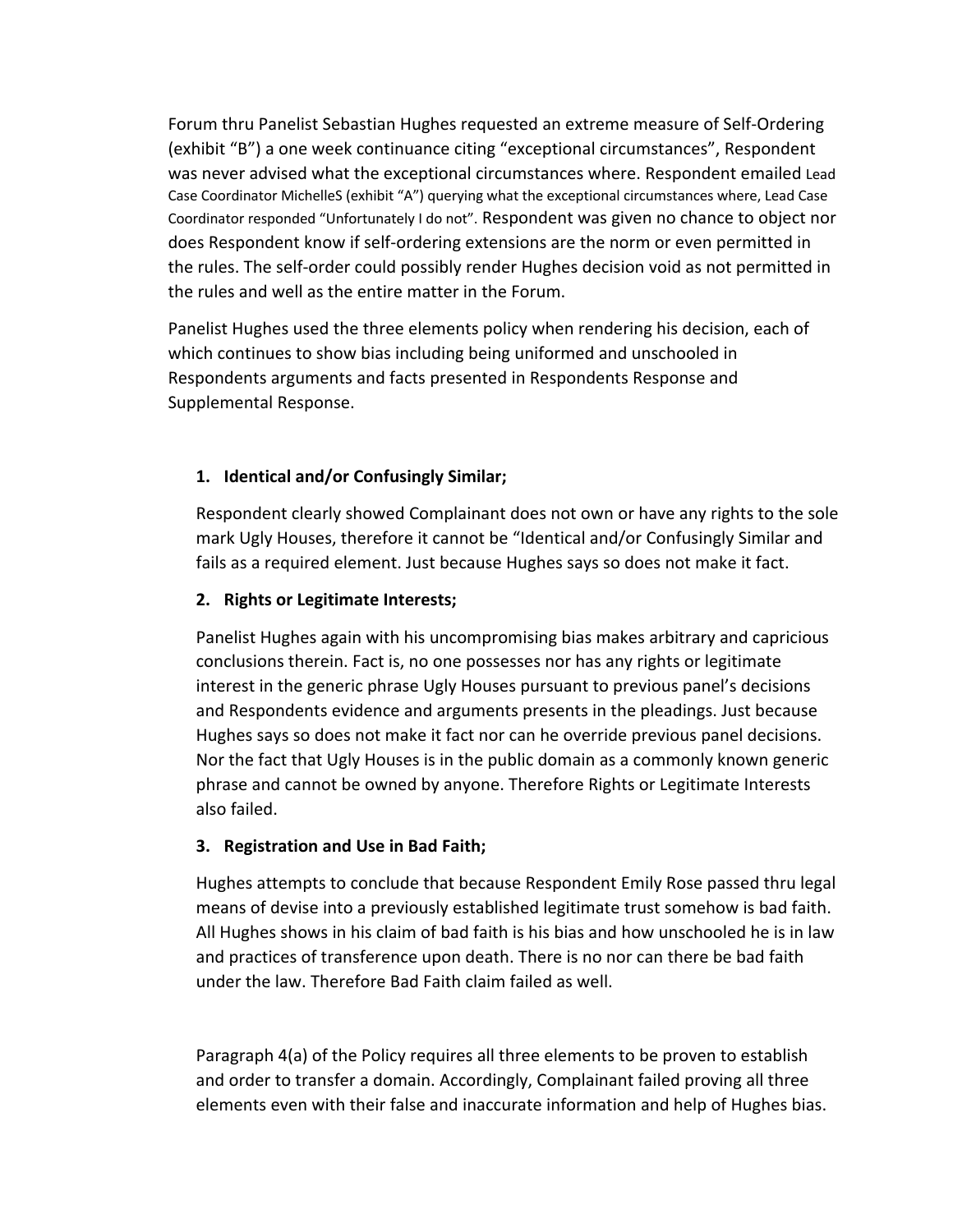Panelist Hughes thru his bias and working outside ICANN established polices rendered a decision not compliant with the facts and policies of ICANN totally ignoring Respondents pleadings and facts therein.

Hughes contrary abusive actions undermine the confidence, rules, policies and procedures of the established system designed by ICANN. Having rogue panelists promoting bias into the system cannot be nor should be tolerated. Hughes did not follow nor comply with ICAAN "Core Values" as a guide in his decision.

#### **9. What are you asking ICANN to do now?**

Hughes perpetrated extreme bias and fraud on this Respondent in his decision. Respondent respectfully requests that his decision be vacated and forever barred as well as Complainants Complaint which was presented with unclean hands solely to fraud this Respondent.

Alternatively Respondent requests that ICANN review all pleading in the instant matter rendering its own decision or permanently remove Panelist Hughes decision and appoint an unbiased Panelists who upholds all the core values of ICANN rendering an unbiased decision.

# **10. Please state specifically the grounds under which you have the standing and the right to assert this Reconsideration Request, and the grounds or justifications that support your request.**

As Respondent in Claim Number FA2003001889990 Respondent has standing.

Respondent has been seriously harmed and is adversely impacted by Panelist Hughes biased decision to Transfer Respondents domain UglyHousesRI to Complainant. Respondent will substantially lose financially in actual costs involved with business set up and marketing. Respondent will lose intrinsic value of its branding and reliance on community recognition and its good name in its services that community has come to know and rely on. Respondent is a Local business only in Rhode Island not a national company. As a result of Hughes decision Complainant will now unfairly be the recipient of all Respondents hard work, laid out moneys and efforts to establish its good business practice and name. Complainant will be unjustly enriched at Respondents true and accurate efforts and expense. Respondent has done no wrong establishing UglyHousesRI using previous decision FA0901000904273f of the Forum as its template and model.